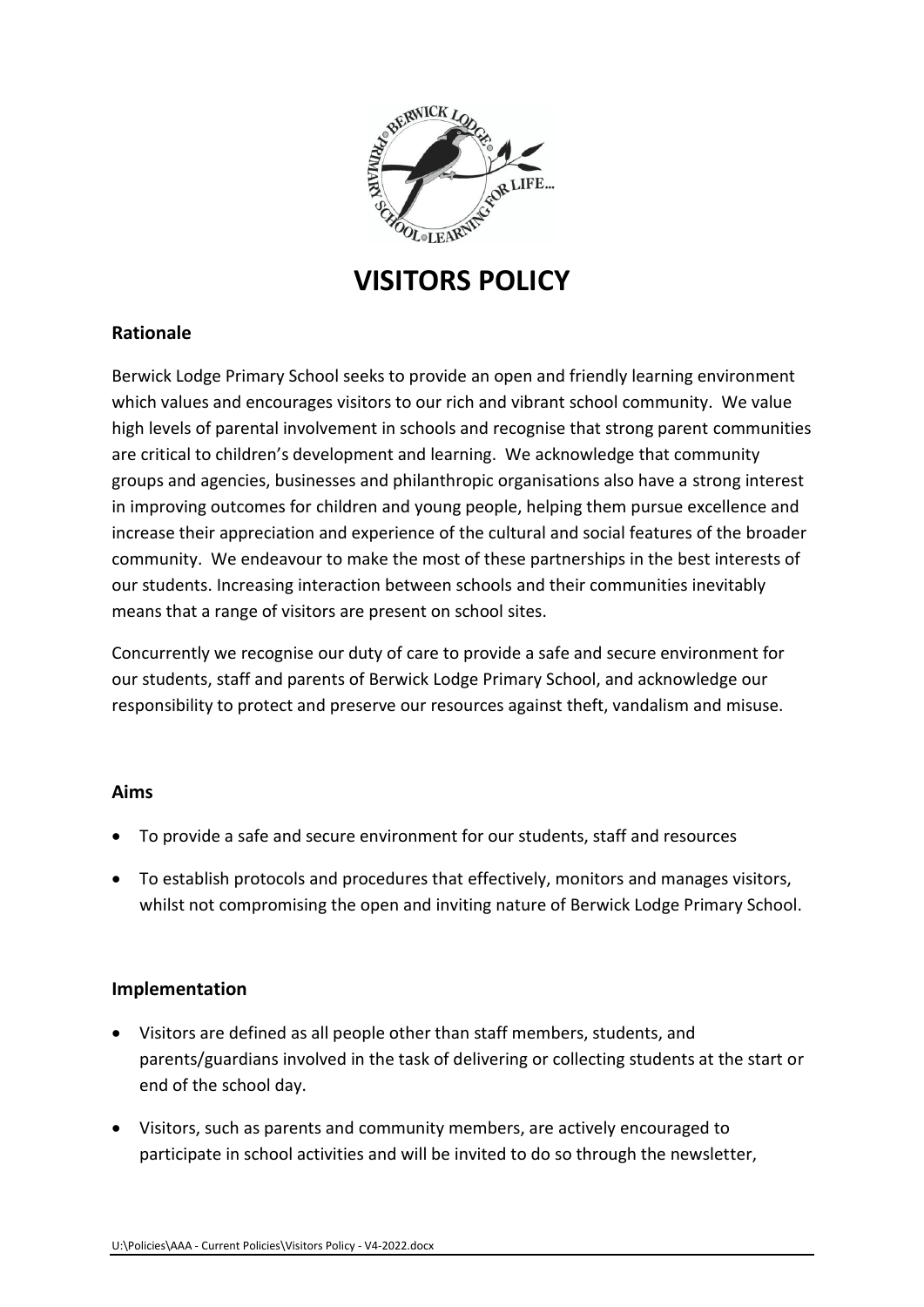website, notices, written invitations and personal approaches, as well as informally through conversation and opportunity.

- In facilitating contact between students and various organisations, the school will consider: the suitability of the activity for young people; whether involvement will enrich the learning and developmental skills of our students and complement their education; whether the individual or organisation has an appropriate record in terms of 'duty of care'.
- The front office is the school's major public space and parents are welcome to visit this area at any time to:
	- $\circ$  Organise the collection of their child/children by filling in an Early Leavers Pass
	- o Drop off items such as school lunches, homework, notices and forms
	- o Make appointments to see staff
	- o Make enquiries about school operations
	- o Pay accounts or complete other tasks that require the support of our administration staff or members of the leadership team
- Comfortable and non-intimidating waiting and interviewing spaces will be made available.

## *School Procedures*

- All visitors are required to report to the administration office prior to undertaking any activity within the school. They will be required to sign the "Visitors" book and will be assigned a "Visitors" badge which they must wear at all times within the school. Similarly, visitors will be required to report to the administration office at the end of their visit to return their badge and to "sign out" in the Visitors book. This specifically excludes spectators at school activities where the spectator has no formal role in the event. This includes events such as assemblies, sporting events, open nights etc. Parent helpers are considered a visitor and not a spectator and will need to follow the above procedure.
- Visitors within the school who have failed to follow this process will be reminded to do so.
- Salespeople and those delivering goods will be directed appropriately by administration staff.
- Visitors providing services to the school, such as tradespeople and consultants, may work independently of school personnel. These people will be asked to present their Working with Children Check (WWCC) in accordance with the "*Working with Children Act 2005*"; observe the schools "sign in" and "sign out" procedures; wear a visitors badge and observe the school's Occupational Health and Safety procedures while on site.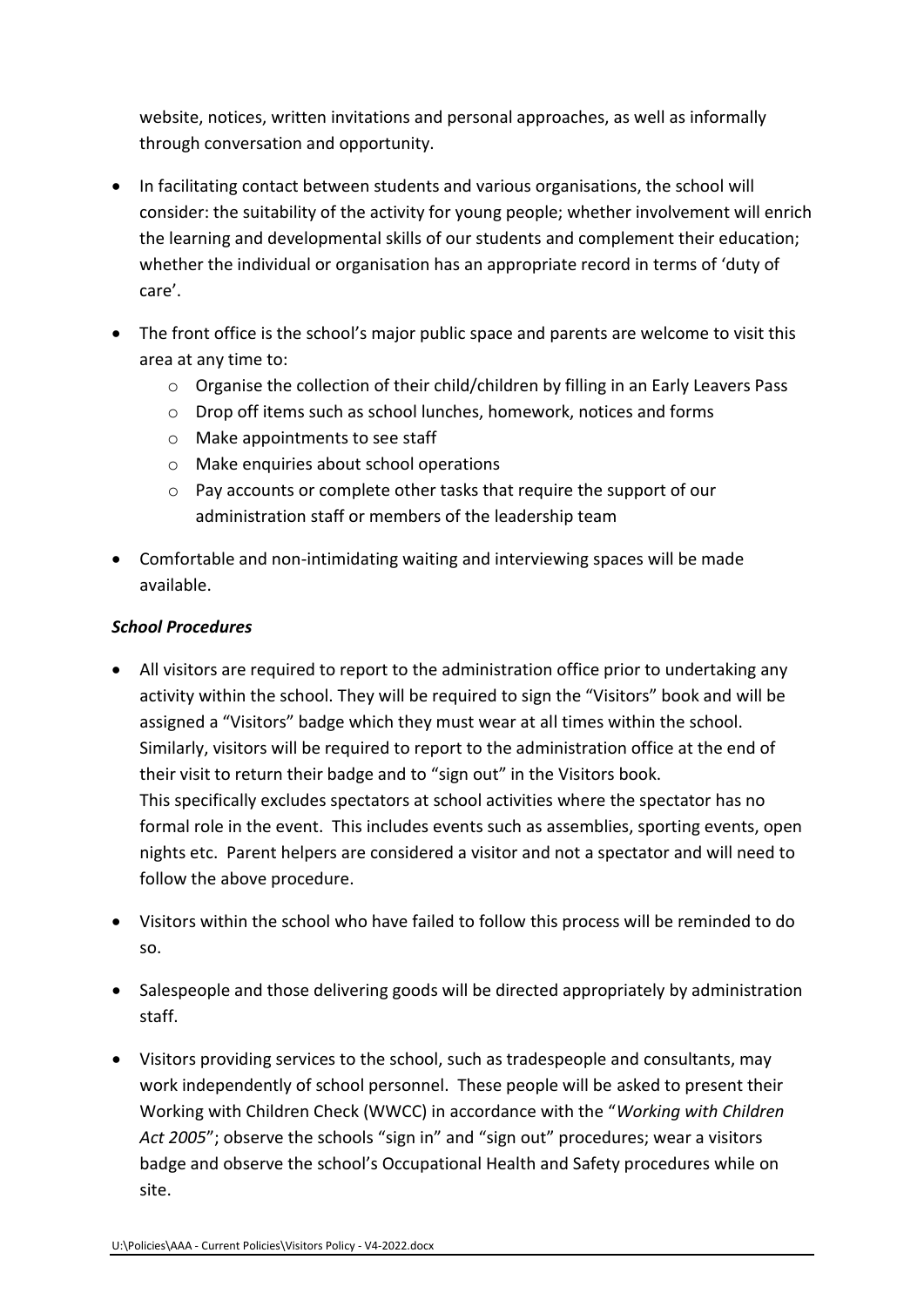#### **COVID-19 vaccination information**

Under the directions issued by the Victorian Chief Health Officer, visitors preforming work on the premises are required to show evidence of their third dose of COVID-19 vaccine or provide evidence that they are medically excepted. Our school is required to collect, record and hold vaccination information from relevant visitors to ensure they meet these requirements.

Department policy also requires us to ensure parents and carers and other adult visitors **not** performing works onsite show evidence of two doses of COVID-19 vaccine or medically excepted before entering school buildings and when attending outdoor gatherings and events.

The following limited exceptions also apply:

- when attending to administer medical treatment to their own child when the treatment cannot be administered by the school
- when attending to collect their child who is unwell and cannot leave the school building unaccompanied by their parent/carer
- when attending for a momentary period that does not involve any sustained contact with staff or students, for example, to collect a completed art project, collecting a packet of rapid antigen test or similar.

Proof of vaccination can be checked by a COVID-19 digital certificate (Service Victoria app or smartphone wallet) or printed copy of a digital certificate or immunisation history statement.

For further information on this process, refer to our school's COVID-19 Mandatory Vaccination – Information Collection and Storage Procedures.

For Department policy on COVID-19 mandatory vaccinations for visitors, including advice on the type of information that schools are required to collect, record and hold, refer to:

• COVID-19 Vaccinations – [Visitors and Volunteers on School Sites](https://www2.education.vic.gov.au/pal/covid-19-vaccinations-visitors-volunteers/policy)

#### *Risk Management*

- Visitors entering the school will be provided with directions, and will be made aware of any construction works etc that may impact upon their safety or comfort.
- The school's emergency management procedures will ensure that visitors within the school at the time of any emergency or practice drill will be identified and directed appropriately.

#### *Unauthorised Visitors*

• Under the Summary Offences Act 1966 and subsequent amendments, the principal reserves the right, and has the authority to prohibit any potential visitor from entering or remaining within the school, and also has the authority to invite or exclude people from using or being within the school boundaries outside school operating hours.